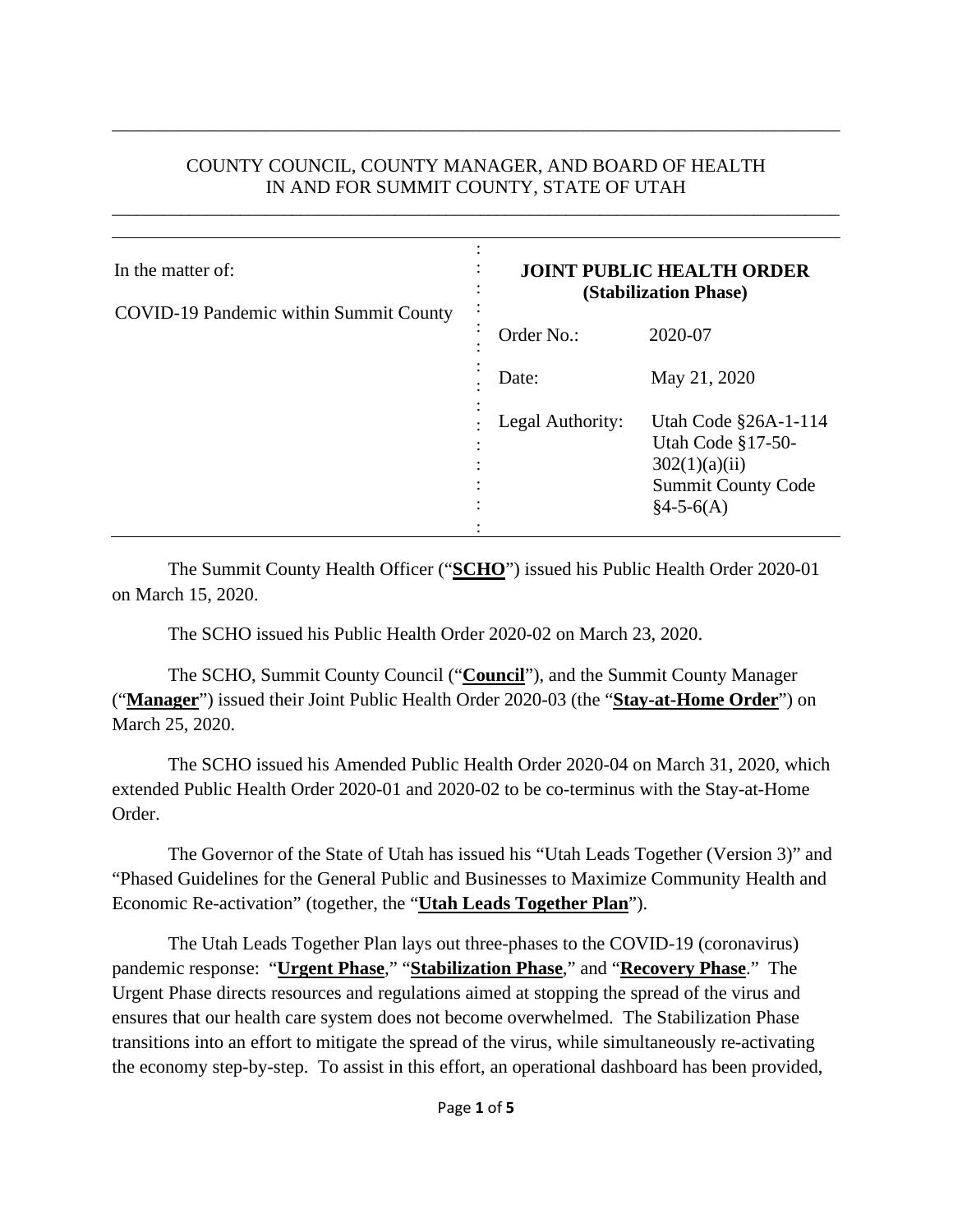which establishes a color-coded health guidance system. This system consists of four levels: High Risk (red), Moderate Risk (orange), Low Risk (yellow), and New Normal (green).

Summit County ("**County**") issued its Joint Public Health Order 2020-05 with an effective date of May 1, 2020, which transitioned the risk level in the County from High Risk (red) to Moderate Risk (orange) with community specific protocols for businesses and industries.

On May 14, 2020, the Governor issued a new executive order which reduced the majority of the state to Low Risk (yellow), but specifically did not change the Moderate Risk (orange) in Summit County.

The County issued its Joint Public Health Order 2020-06 with an effective date of May 16, 2020, which set forth that the County remain at Moderate Risk (orange) with community specific protocols for food service, lodging and accommodations, indoor recreational facilities, and arts, special events, and entertainment.

In issuing this Joint Public Health Order 2020-07 (this "**Order**"), the County transitions from Moderate Risk (orange) to Low Risk (yellow), and adopts the Utah Leads Together Plan, inclusive of its updated and amended Phased Guidelines for the General Public and Businesses to Maximize Community Health and Economic Re-activation (the "**Phased Health Guidelines**").

# **THEREFORE, PURSUANT TO UTAH CODE §26A-1-114, UTAH CODE §17-50-302, SUMMIT COUNTY CODE §5-4-6, AND SUMMIT COUNTY CODE OF HEALTH §1-1- 10(b), BE IT HEREBY ORDERED BY RICHARD C. BULLOUGH, PHD, SUMMIT COUNTY HEALTH OFFICER, THE SUMMIT COUNTY COUNCIL, AND THOMAS C. FISHER, SUMMIT COUNTY MANAGER, IN CONSULTATION WITH THE SUMMIT COUNTY BOARD OF HEALTH, AS FOLLOWS:**

Section 1. **Purpose**. The intent of this Order is to transition from risk level Orange to Yellow in a manner so as to allow a phased normalization of business and commerce, while at the same time continuing to require social distancing, as defined in the Phased Health Guidelines, so as to prevent the spread of the COVID-19 coronavirus. All provisions of this Order shall be interpreted to effectuate this intent.

Section 2. **Low Risk - Yellow**. Joint Public Health Order 2020-06 is hereby rescinded and replaced in its entirety by this Order. The County transitions to the Stabilization Phase, from Moderate Risk (orange) to Low Risk (yellow).

Section 3. **Adoption of Phased Health Guidelines**. The County hereby adopts in its entirety the Phased Health Guidelines for Low Risk (yellow). All individuals currently living within or visiting Summit County, Utah, and all businesses operating within Summit County,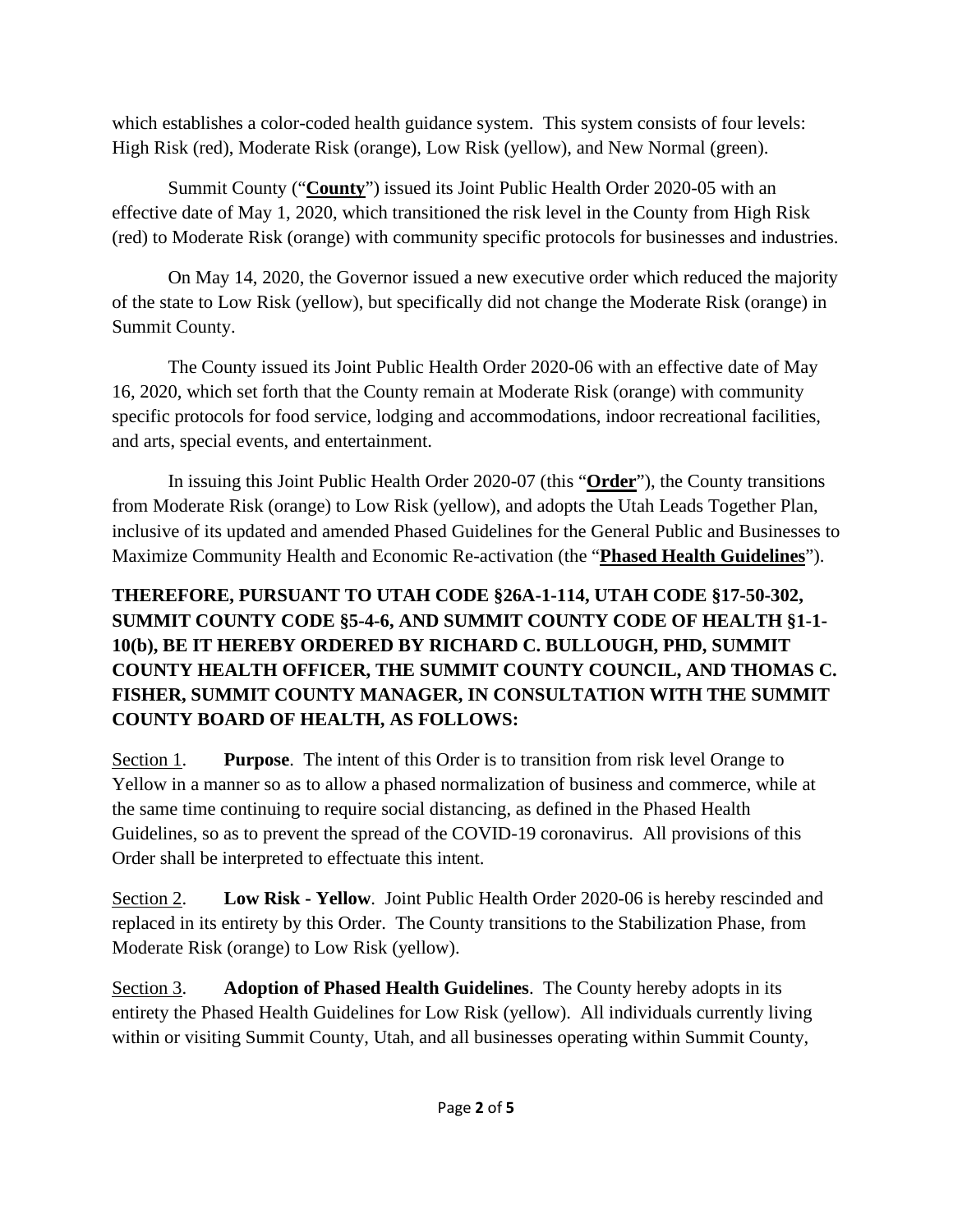Utah, are ordered to comply with the protocols set forth in the Phased Health Guidelines for Low Risk (yellow) in the following categories:

- General Public (Overview of Guidelines, Social Guidelines, Use of Face Coverings, Family Gatherings, Church Services, Children, Outdoor Recreation, Pools, Water Parks, and Spas).
- Public and Private Gatherings.<sup>1</sup>
- High-Risk Individuals.
- General Employer (Overview of Guidelines, General Employer Guidelines, including Best Practices for Employers, Cleaning & Hygiene Guidelines for Employers, and Employers Monitoring Systems).
- Business Specific Guidelines.
	- o Restaurants, Food Service Establishments, Bars, Food Trusts, and C-Stores (including the Appendix, "Guidelines for Dine-in Restaurant Open in Orange & Yellow").
	- o Retail (including Grocery Stores, Pharmacies, and C-Stores).
	- o Hospitality, Tourism and Accommodations.
	- o Events, Cultural Arts and Entertainment (including sporting events, concerts, rodeos, convention centers, theatres, museums, zoos, aquariums, aviaries, botanical gardens, libraries, and indoor arenas).
	- o Personal Services (including barbers, cosmetologists, body artists, nail technicians, tanning, etc.).
	- o Home Repair.
	- o Gyms and Fitness Centers (including indoor recreation centers, yoga studios, dance, tumbling, indoor soccer, etc.).
	- o Construction, General Contractors and Manufacturing.
	- o Child Day Care.

 $1$  A "formal organization" is defined as an occupation, profession, organization, association, charity, corporation, partnership, church, utility, or business which is registered with, holds an exemption from, or is licensed by the Utah Department of Commerce, the Utah State Bar, or the United States Internal Revenue Service.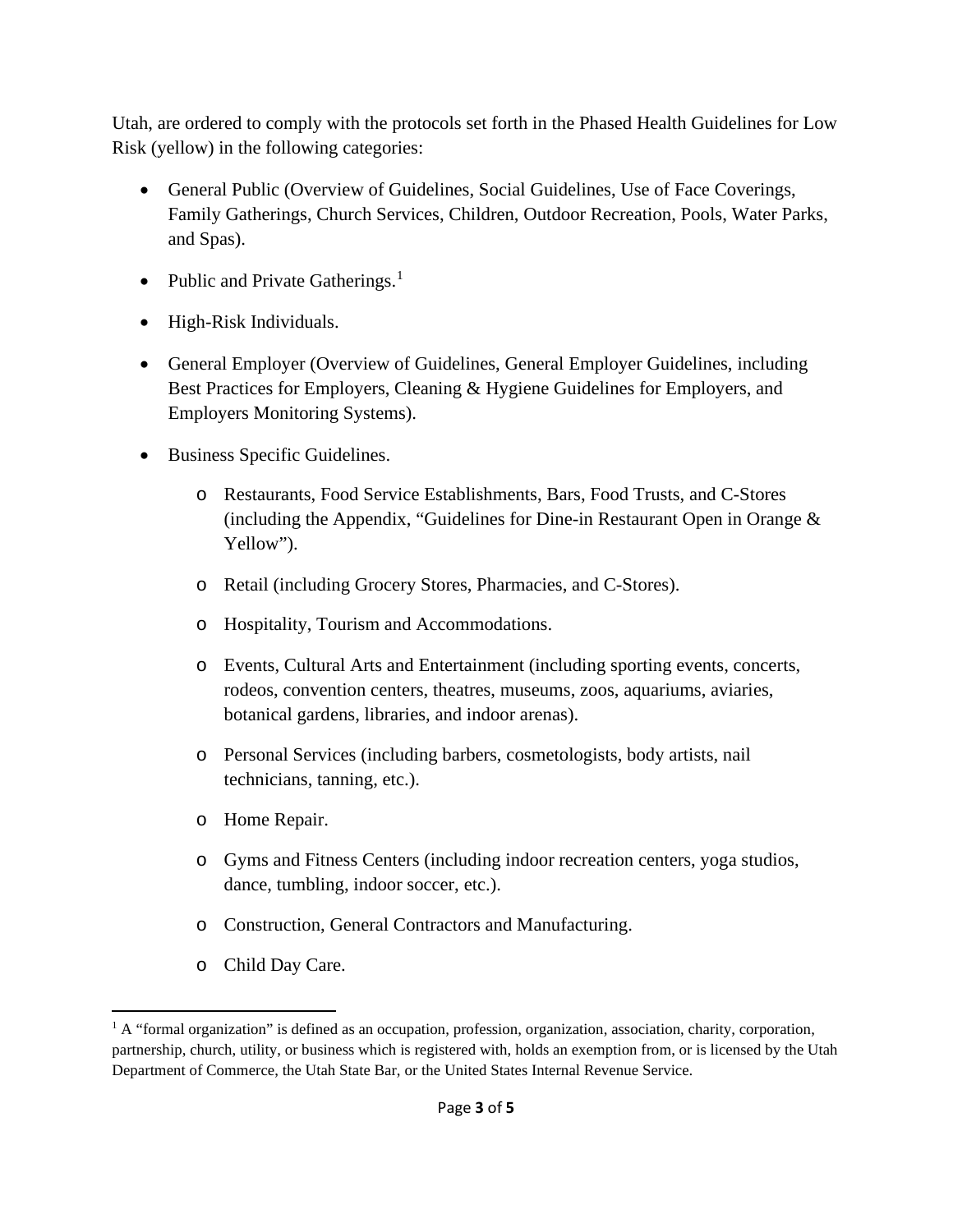- o Hospital Settings and Ambulatory Surgical Facilities.
- o Non-hospital Settings, including Dentistry.

To the extent that the Phased Health Guidelines make compliance a recommendation or directive, the County hereby makes such recommendation or directive mandatory and enforceable under law.

Section 4. **Phased Guidelines Attestation Checklist**. With respect to private and public gatherings associated with Events, Cultural Arts and Entertainment (including sporting events, concerts, rodeos, convention centers, theatres, museums, zoos, aquariums, aviaries, botanical gardens, libraries, and indoor arenas), a formal organization may submit on a form provided by the Summit County Health Department an attestation of compliance with the Phased Health Guidelines for Low Risk (yellow) (the "**Phased Guidelines Attestation Checklist**"). The Phased Guidelines Attestation Checklist may be posted at the site of the private or public gathering.

Section 5. **Effective Date; Duration**. This Order shall become effective at 12:01 a.m. on May 22, 2020, and will continue to be in effect until 11:59 p.m. on September 1, 2020, or until it is extended, rescinded, superseded, or amended in writing. This Order shall be re-evaluated in fourteen (14) calendar days. Should scientific data indicate that the spread of COVID-19 in Summit County has substantially increased, the County may reinstitute the Moderate Risk (orange) or High Risk (red).

Section 6. **Publication**. This Order shall be on file for public inspection with the Summit County Clerk and the Summit County Health Department.

Section 7. **Enforcement**. The County Sheriff and Chiefs of Police within the County are directed to ensure compliance with and enforce this Order. Notwithstanding such, the purpose of this Order is to protect individuals' health and not to hold them criminally liable. Discretion will be used in the citing and prosecution of violations of this Order.

Section 8. **Appeal**. This Order may be appealed to the Summit County Board of Health within ten (10) calendar days in accordance with Summit County Code of Health §1-1-9.

Signatures to follow on next page